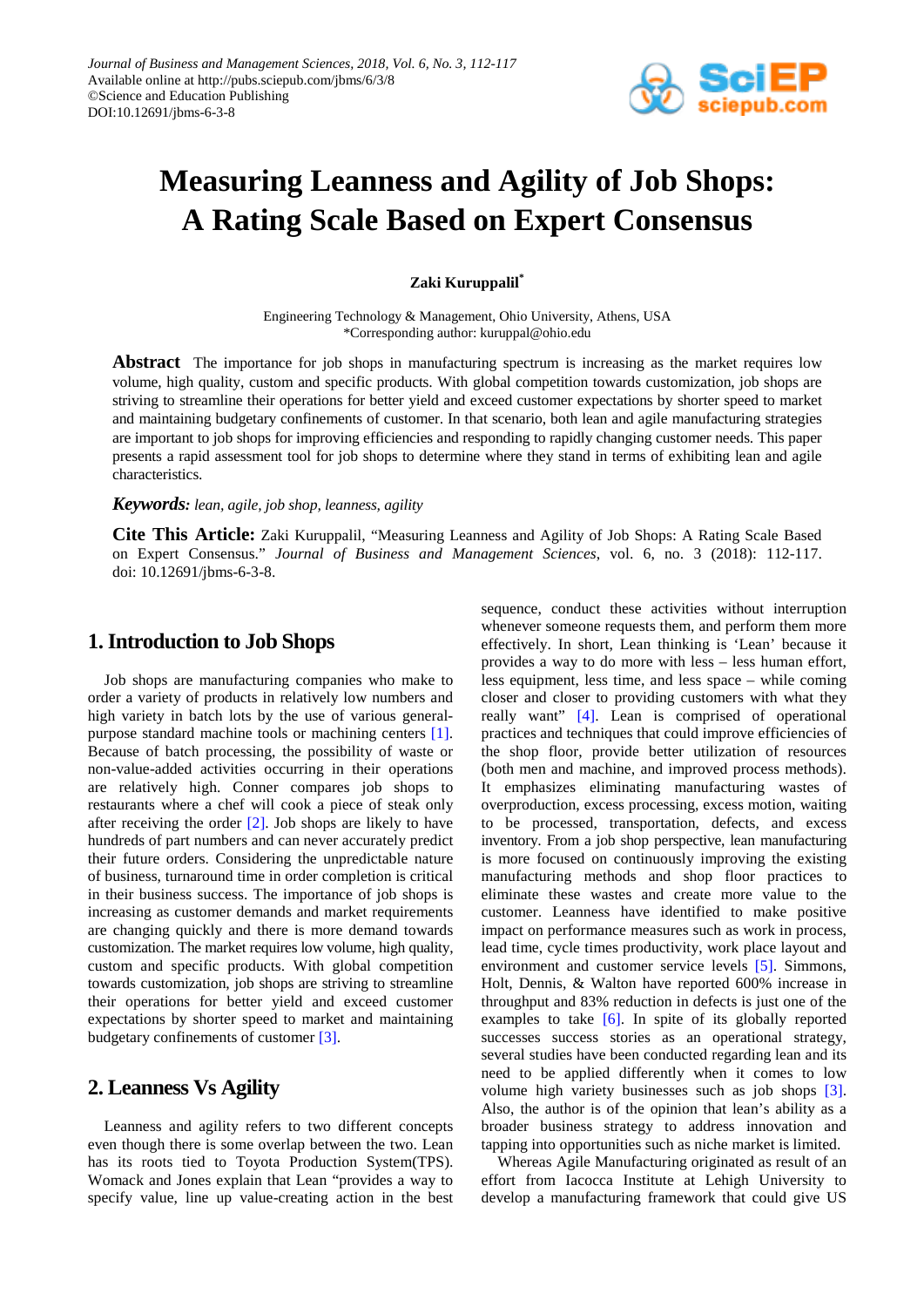companies an edge over their worldwide competitors [\[7\]](#page-5-6) upon a United States Department of Defense (DOD) requested. Agile manufacturing is the ability to thrive and prosper in an environment of constant and unpredictable change by bringing technology, knowledge, skills, resources and people around clearly identified market opportunities [\[8\].](#page-5-7) Goldman, Nagel & Preiss stated that "rapid, relentless and uncertain change is the most unsettling market place reality that companies and people must cope with today" [\[7\]](#page-5-6) (p.3). The quicker and more effectively changes can be made, the better the enterprise will be able to survive and improve in this environment. It is important to note that agile manufacturing is often misinterpreted as flexible manufacturing. Agility refers to more than flexibility, flexible manufacturing is only one of the few components in agile manufacturing. According to Kidd the concept of Agile Manufacturing is built around the synthesis of a number of enterprises that each have some core skills or competencies which they bring to a joint venturing operation, which is based on using each partner's facilities and resources [\[7\].](#page-5-6) For this reason, these joint venture enterprises are called virtual corporations, because they do not own significant capital resources of their own. This helps to make them Agile, as they can be formed and changed very rapidly. The agility that arises can be used for competitive advantage, by being able to respond rapidly to changes occurring in the market environment and through the ability to use and exploit a fundamental resource or knowledge. People need to be brought together, in dynamic teams formed around clearly defined market opportunities, so that it becomes possible to lever one another's knowledge. Through this process is sought the transformation of knowledge into new products and services.

### **2.1. Co-existing Strategies**

Lean is more focused on improvising or maximizing the efficiency of resources that are currently existing and within the control of the organization whereas agility deals with preparing the organizations to maximize their advantage in an environment of constant change and unpredictability. Both lean and agile manufacturing strategies can improve business. Agile manufacturing improves the ability of a job shop to quickly respond to market uncertainties, whereas lean manufacturing benefits job shops by improving their operational efficiencies and reduce manufacturing wastes. Agility prepares the organization to take maximum business advantage in a turbulent environment of change and unpredictability. Lean, as a strategy, deals much less with proactive business and exploration of new opportunities. The author is of the opinion that characteristics of agile manufacturing may help businesses fill this gap by encouraging them to become proactive and innovative. Lean as a strategy may be successful in maximizing the efficiency of resources that are within the control of the organization. Lean manufacturing has set practices and techniques which could sometimes serve as means to achieving agile characteristics. Therefore, lean techniques could sometimes serve as a foundation to achieving agility. This implied the need for coexistence of both the strategies.

## **2.2. The Need to Measure**

Having concluded, that leanness and agility should coexist, it is important for job shops to know where they stand in terms of leanness and agility to continuously improve their capabilities. However, upon review of literature, only few set of assessment tools exist, specifically for job shops, to measure their leanness and agility. Djassemi has emphasized the importance of job shops to national economy and lack of published material regarding success of these businesses [\[9\].](#page-5-8) The closest study found was "Read a Plant –fast" developed by Mr. Eugene Goodson, a professor at University of Michigan Business School. Goodson has developed a Rapid Plant Assessment Tool that could discern a plant's strength and weakness in terms of lean [\[10\].](#page-5-9) The assessment tool did not include characteristics of agile manufacturing. Another study of interest was by Rawabdeh that suggested a model for waste assessment in job shop environment [\[11\].](#page-5-10) However, the theme of comprehensive tool for job shops was missing from the studies evaluated by the author.

#### **2.2.1. Underlying Research**

The underlying research for this manuscript was a study conducted by the author comparing key factors of leanness and agility in job shops [\[12\].](#page-5-11) The results of that study were published in another manuscript which serves as the primary supporting document for this paper [\[13\].](#page-5-12) The author in his study observed that both leanness and agility are important to job shops in terms of eliminating waste and rapidly responding to customer needs. At the end it was concluded that agile and lean manufacturing are two different strategies which address different aspects of a business. They are neither competing nor complementing strategies rather they should be coexisting strategies.

#### **2.2.2. The Assessment Tool**

The author's study mentioned in the previous section of this document utilized Delphi method to bring collective knowledge of a panel of eleven experts and consonance was reached on the key indicators of leanness and agility. MacCarthy and Atthirawong define Delphi as a systematic, iterative process to elicit a consensus view from a panel of exports [\[14\].](#page-5-13) They noted that Delphi process appeared to provide the individual with the greatest degree of individuality or freedom from restrictions on his/her expressions. It avoided the dominant influence of any one member of the group over the others. Two Delphi studies were conducted using two sets of experts (a panel of lean experts and panel of agile experts) and the results were combined. The researcher included in the panel a mix of experts from academia, industry and consultancy. These experts were located geographically in different countries including Israel, United Kingdom and United States. A scale was provided to experts to indicate towards each item as not relevant equaled to 0, somewhat relevant equaled to 1, relevant equaled to 2, Very relevant equaled to 3. The scale was provided under the impression that the experts will rate each indicator with their perception of relative importance. [Table 1](#page-2-0) has listed agile and lean indicators respectively along with the median scores (required scores) of expert responses as obtained from the Delphi study.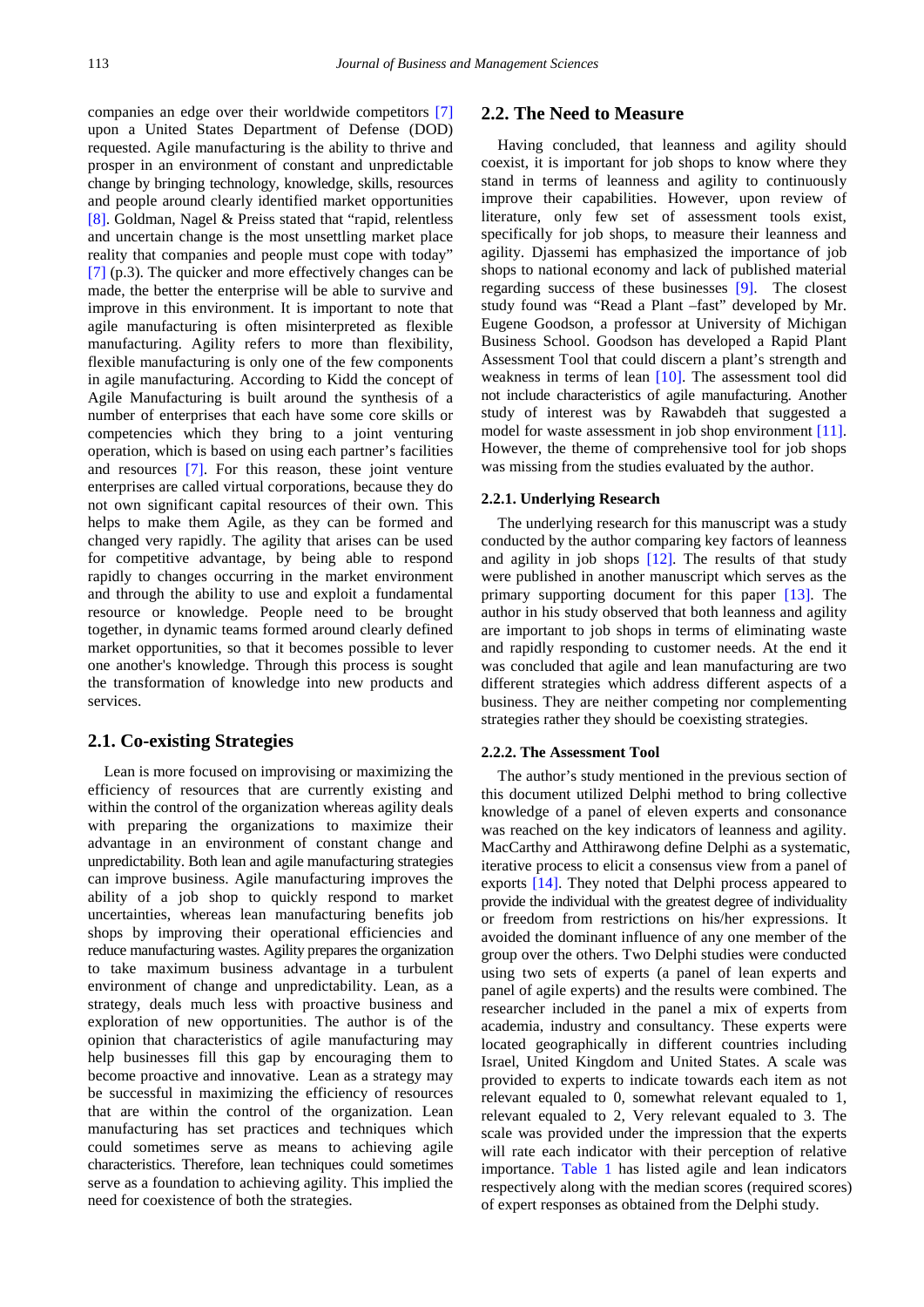**Table 1. Lean and Agile Indicators for Job Shops, and Required Scores Based on Expert Response**

<span id="page-2-0"></span>

| Item No.<br>(1) | Domain<br>(2)                                     | Indicators<br>(3)                                                              | <b>Assessment Question</b>                                                                                                                                                                                                                                                                                                               | Required<br>score<br>(5) | Relative<br>Importance<br>(6) |
|-----------------|---------------------------------------------------|--------------------------------------------------------------------------------|------------------------------------------------------------------------------------------------------------------------------------------------------------------------------------------------------------------------------------------------------------------------------------------------------------------------------------------|--------------------------|-------------------------------|
| 1               | Organizational<br>flexibility and<br>adaptability | Organization flexibility                                                       | The degree to which your organizational structure is flexible<br>by quickly adjusting its organizational characteristics/<br>design to address changing market needs and customer<br>requirements.                                                                                                                                       | 2.50                     | 83%                           |
| $\mathfrak{2}$  |                                                   | Decentralized<br>organization                                                  | The degree to which your organizational decision making is<br>decentralized                                                                                                                                                                                                                                                              | 2.00                     | 67%                           |
| 3               |                                                   | Virtual enterprising and<br>rapid partnership                                  | The degree to which your organization is capable of quickly<br>responding to varying customer demand patterns or new<br>business opportunities, by forming alliances between entities<br>with relevant abilities and core competencies within your<br>company or externally.                                                             | 2.50                     | 83%                           |
| 4               |                                                   | Responsiveness to<br>market change                                             | The degree to which your organization as a whole respond<br>quickly itself to changes in market needs. (for example, by<br>adjusting its business and manufacturing strategies)                                                                                                                                                          | 3.00                     | 100%                          |
| 5               |                                                   | Quick response to<br>changing<br>regulation/legislation                        | The degree to which your organization is capable of<br>adapting quickly to changing regulation or legislation.                                                                                                                                                                                                                           | 3.00                     | 100%                          |
| 6               | Value creation<br>and customer<br>satisfaction    | Customer perceived<br>value                                                    | The degree to which your organization recognizes the<br>benefits of value creation based on customer needs,<br>customer inputs and customer feedbacks.                                                                                                                                                                                   | 3.00                     | 100%                          |
| $\tau$          |                                                   | Focus on value addition                                                        | The degree to which your organization redefines value of<br>your products with customer satisfaction in mind.                                                                                                                                                                                                                            | 3.00                     | 100%                          |
| 8               |                                                   | Value stream<br>identification and<br>mapping                                  | The degree to which your organization traces and analyzes<br>every step from design, schedule, order, build, delivery to<br>maintaining a product and how these steps create actual<br>value to the customer.                                                                                                                            | 2.00                     | 67%                           |
| 9               |                                                   | Elimination of non-<br>value-added activities                                  | The degree to which your organization relentlessly pursues<br>attempts to eliminate non value-added work. (Work which is<br>not involved with changing the shape or character of a<br>product or assembly or work which is not productive or<br>work that will not contribute to increase the value of your<br>product to the customer). | 3.00                     | 100%                          |
| 10              |                                                   | Flow creation                                                                  | The degree to which your organization focus on optimizing<br>flow of its products across different functional areas rather<br>than optimizing individual departments.                                                                                                                                                                    | 3.00                     | 100%                          |
| 11              |                                                   | Kaizen or continuous<br>improvement                                            | The degree to which continuous efforts for improvements<br>through kaizen events is a part of your organizational<br>culture.                                                                                                                                                                                                            | 3.00                     | 100%                          |
| 12              |                                                   | Rapid delivery                                                                 | The degree to which your organization employs means to<br>improve the service level by meeting or exceeding customer<br>expectations on delivery date.                                                                                                                                                                                   | 3.00                     | 100%                          |
| 13              | Proactive<br>business                             | Change in business<br>environment                                              | The degree to which your organization effectively senses<br>changes in business environment.                                                                                                                                                                                                                                             | 3.00                     | 100%                          |
| 14              |                                                   | Proactive exploration of<br>new opportunities                                  | The degree to which your organization proactively explores<br>new opportunities.                                                                                                                                                                                                                                                         | $2.00\,$                 | 67%                           |
| 15              |                                                   | Proactive customer<br>Relationships                                            | The degree to which your organization gathers information<br>from its customers and detects and anticipates changes in<br>their requirements and demands.                                                                                                                                                                                | 3.00                     | 100%                          |
| 16              |                                                   | Development of<br>effective responses to<br>new challenges from<br>competitors | The degree to which your organization has the knowledge of<br>its competitors and responds to new challenges from them.                                                                                                                                                                                                                  | 3.00                     | 100%                          |
| 17              | Management<br>Commitment                          | Management<br>commitment                                                       | The degree to which your upper management understands<br>and supports continuous improvement process.                                                                                                                                                                                                                                    | 3.00                     | 100%                          |
| 18              |                                                   | Vision and goals                                                               | The degree to which your organization has a vision and<br>measurable goals of what the organization needs to become,<br>and a plan of action for getting there.                                                                                                                                                                          | 3.00                     | 100%                          |
| 19              | Leadership and<br>team effort                     | Leadership & team effort                                                       | The degree to which you agree that your organization<br>comprises competent teams and team leaders with personnel<br>drive, skill and knowledge.                                                                                                                                                                                         | 3.00                     | 100%                          |
| 20              | Empowering<br>Workforce                           | Empowering workforce<br>with knowledge                                         | The degree to which your organization empowers its work<br>force with knowledge.                                                                                                                                                                                                                                                         | 3.00                     | 100%                          |
| 21              |                                                   | Knowledge<br>management.                                                       | The degree to which your organization generate value from<br>their intellectual and knowledge-based assets by gathering,<br>organizing, sharing, and analyzing its knowledge in terms of<br>resources, practices, documents, and people skills.                                                                                          | 3.00                     | 100%                          |
| 22              |                                                   | Enhancing skill and<br>knowledge by training                                   | The degree to which your organization enhances the skills<br>and knowledge of its employees by training.                                                                                                                                                                                                                                 | 3.00                     | 100%                          |
| 23              |                                                   | Rapid adjustment of<br>people capabilities (skills<br>and knowledge)           | The degree to which your organization has the capacity to<br>rapidly adjust people's skills and knowledge.                                                                                                                                                                                                                               | 3.00                     | 100%                          |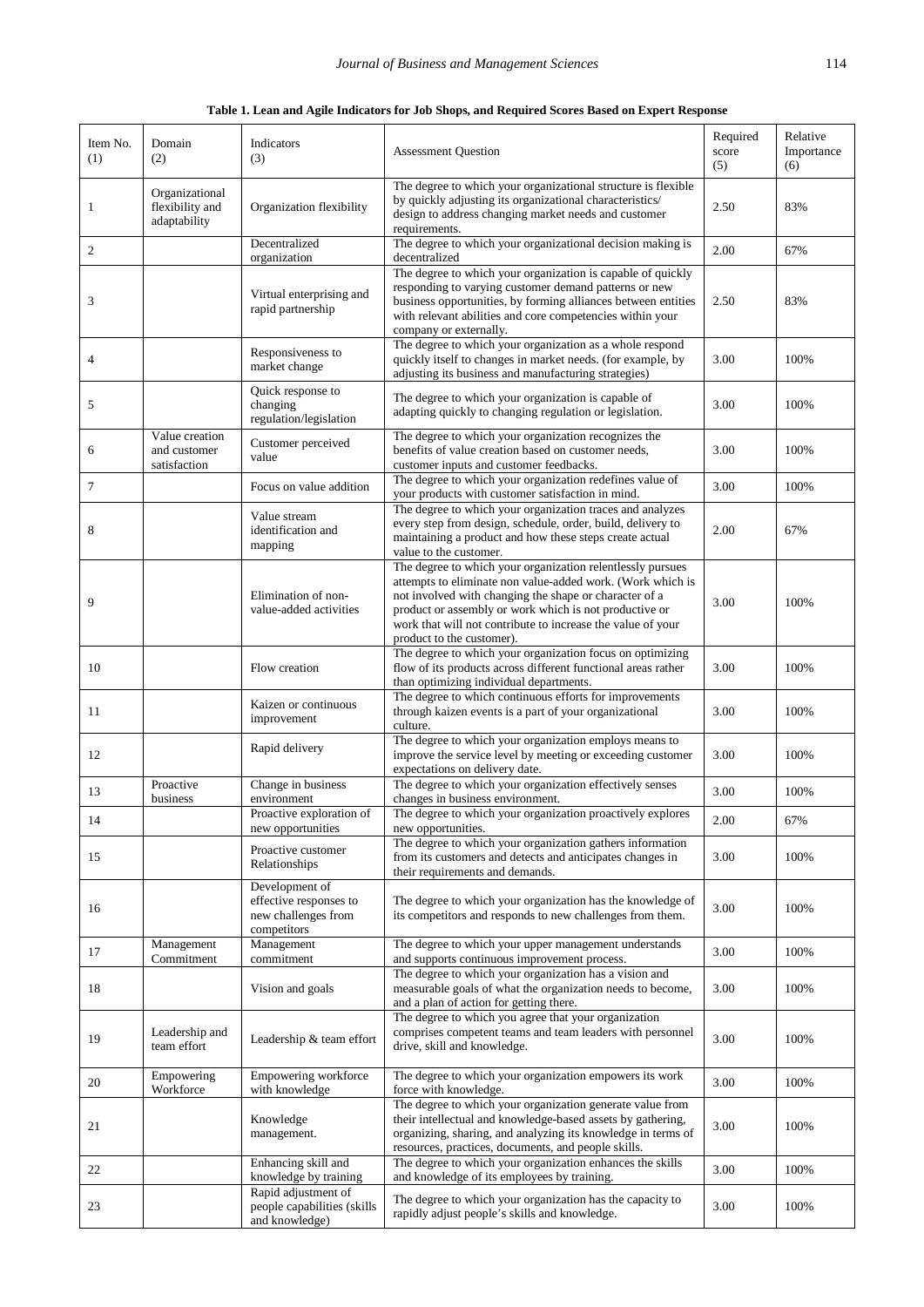| Item No.<br>(1) | Domain<br>(2)                                                                               | Indicators<br>(3)                                                             | <b>Assessment Question</b>                                                                                                                                                                                                                                                            | Required<br>score<br>(5) | Relative<br>Importance<br>(6) |
|-----------------|---------------------------------------------------------------------------------------------|-------------------------------------------------------------------------------|---------------------------------------------------------------------------------------------------------------------------------------------------------------------------------------------------------------------------------------------------------------------------------------|--------------------------|-------------------------------|
| 24              |                                                                                             | Multi skilled people                                                          | The degree to which your organization cross trains its<br>employees for multi-tasking.                                                                                                                                                                                                | 3.00                     | 100%                          |
| 25              |                                                                                             | Adaptive evaluation and<br>reward metrics                                     | The degree to which your organization evaluate its<br>employees and rewards them based on their performance<br>and behavioral changes that contribute to organizational<br>improvement.                                                                                               | 2.50                     | 83%                           |
| 26              |                                                                                             | Employee satisfaction                                                         | Employee satisfaction: The degree to which you agree that<br>your organization encourages employee satisfaction.                                                                                                                                                                      | 3.00                     | 100%                          |
| 27              |                                                                                             | Lean culture                                                                  | Lean culture: The degree to which your organization<br>educates the work force about the value of a lean<br>transformation and encourages them to embrace practices<br>and behaviors that support it.                                                                                 | 3.00                     | 100%                          |
| 28              | Information<br>integration                                                                  | Internal and external<br>integration of<br>information                        | The degree to which your organization has been successful<br>in integrating information internally (within the functional<br>areas) and externally (customers and suppliers) for the<br>purpose of facilitating planning, control, co-ordination,<br>analysis and decision making.    | 2.50                     | 83%                           |
| 29              | Technology and<br>innovation                                                                | Investment in<br>appropriate technology                                       | The degree to which your organization has the appropriate<br>technology to keep itself competitive in the market.                                                                                                                                                                     | 2.50                     | 83%                           |
| 30              |                                                                                             | Encouraging and<br>investing in innovation                                    | The degree to which your organization encourages and<br>invests in $R \& D$ that could improve opportunities for<br>system wide innovation, learning and improvement.                                                                                                                 | 2.50                     | 83%                           |
| 31              | Product<br>development<br>and production<br>capability,<br>flexibility, and<br>adaptability | Reconfigurable<br>production/process<br>technology                            | The degree to which your organization has reconfigurable<br>production/ process technology that has the capability to<br>rapidly adopt new methods, techniques, technologies and<br>processes in response to changing market needs.                                                   | 2.50                     | 83%                           |
| 32              |                                                                                             | Fast product<br>development cycle                                             | The degree to which your organization is capable of fast<br>product development cycles (quick time to market).                                                                                                                                                                        | 2.00                     | 67%                           |
| 33              |                                                                                             | Product model flexibility<br>capability                                       | The degree to which your plant has the flexibility to cope<br>with a wide range of products.                                                                                                                                                                                          | 2.00                     | 67%                           |
| 34              |                                                                                             | Product volume<br>flexibility capability                                      | The degree to which your plant has the flexibility to cope<br>with a wide range of batch sizes.                                                                                                                                                                                       | 2.50                     | 83%                           |
| 35              |                                                                                             | Mass customization                                                            | The degree to which your organization is progressing<br>towards meeting individualized needs of your customer<br>while keeping unit cost low.                                                                                                                                         | 2.50                     | 83%                           |
| 36              |                                                                                             | Rapid prototyping                                                             | The degree to which rapid prototyping is serving as a means<br>to expedite the product design process by reducing time to<br>market.                                                                                                                                                  | 2.50                     | 83%                           |
| 37              |                                                                                             | Developing unique<br>capabilities and<br>characteristics difficult<br>to copy | The degree to which your organization has developed<br>unique capabilities and characteristics difficult to copy.                                                                                                                                                                     | 3.00                     | 100%                          |
| 38              |                                                                                             | Faster manufacturing<br>times                                                 | The degree to which your organization continually improves<br>the manufacturing time of its product.                                                                                                                                                                                  | 2.50                     | 83%                           |
| 39              | Shop floor<br>management<br>and control                                                     | Identification of seven<br>types of wastes                                    | The degree to which your organization takes steps to<br>identify and eliminate the seven types of waste that could<br>occur in a job shop. (Waste of over production, excess<br>inventory, waiting to get processed, transportation, excess<br>motion, defects, and over processing). | 3.00                     | 100%                          |
| 40              |                                                                                             | Just in time                                                                  | The degree to which the materials are processed and moved<br>in workstations in order to arrive just in time for next<br>operation.                                                                                                                                                   | 2.00                     | 67%                           |
| 41              |                                                                                             | Standard work in process                                                      | The degree to which your organization calculates standard<br>work in process to maintain the optimal supply of material<br>to satisfy customer demand at the same time keeping<br>inventory low.                                                                                      | 3.00                     | 100%                          |
| 42              |                                                                                             | Production leveling                                                           | The degree to which your shop floor management practices<br>include attempts to balance production quantities and<br>processing capacities so that customer order is fulfilled.                                                                                                       | 2.50                     | 83%                           |
| 43              |                                                                                             | Takt based production                                                         | The degree to which your production is scheduled based on<br>takt time (maximum time allowed to produce a part based on<br>customer demand and total daily time available).                                                                                                           | 2.00                     | 67%                           |
| 44              |                                                                                             | Visual control                                                                | The degree to which your shop floor has employed visual<br>means to let everyone know the current status, problems,<br>deviation from standard of equipments, tooling, people,<br>product and performance.                                                                            | 3.00                     | 100%                          |
| 45              |                                                                                             | Five S                                                                        | The degree to which your organization practices the Five S<br>'s of organizing, standardizing, cleaning, developing, and<br>sustaining a productive work environment                                                                                                                  | 3.00                     | 100%                          |
| 46              |                                                                                             | Shift start up meetings                                                       | The degree to which shop floor area (may be different<br>divisions) of your organization has shift start up meetings<br>for updates or plan day to day activities.                                                                                                                    | 3.00                     | 100%                          |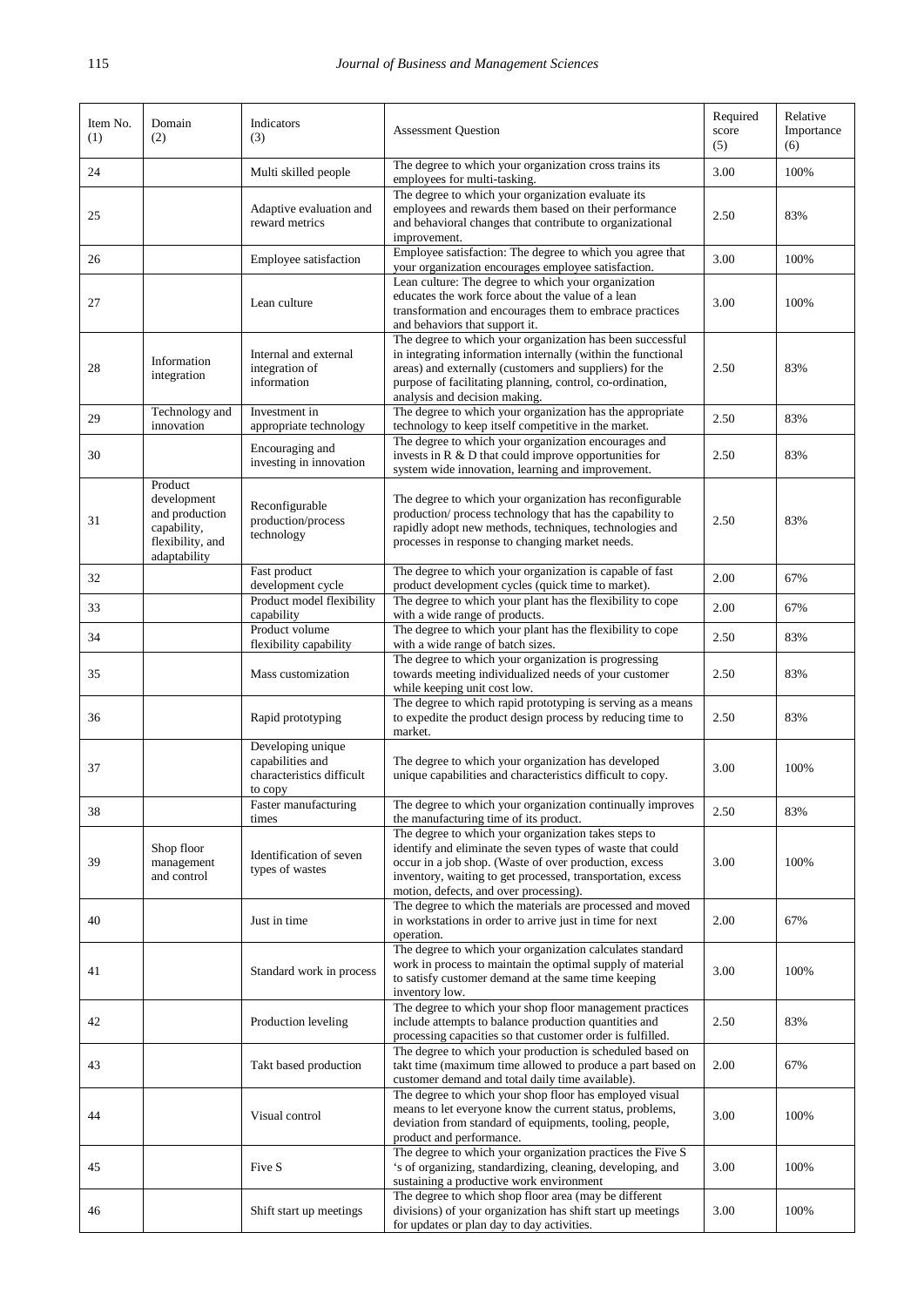| Item No.<br>(1) | Domain<br>(2)                               | <b>Indicators</b><br>(3)                                   | <b>Assessment Question</b>                                                                                                                                                                                                                                                            | Required<br>score<br>(5) | Relative<br>Importance<br>(6) |
|-----------------|---------------------------------------------|------------------------------------------------------------|---------------------------------------------------------------------------------------------------------------------------------------------------------------------------------------------------------------------------------------------------------------------------------------|--------------------------|-------------------------------|
| 47              | Set up and<br>process<br>improvement        | Single minute die<br>exchange (SMED)                       | The degree to which operators or engineers continuously<br>improve set up times by utilizing techniques to reduce<br>machine down times or other quick set up techniques.                                                                                                             | 2.50                     | 83%                           |
| 48              |                                             | Standard work                                              | The degree to which your organization maintains standard<br>work sheets and encourages operators and engineers to use<br>collective intelligence to continuously improve the process<br>(a standard work sheet usually includes cycle time, work<br>sequence and standard inventory). | 3.00                     | 100%                          |
| 49              |                                             | Process mapping                                            | The degree to which processes are mapped for analysis and<br>improvement.                                                                                                                                                                                                             | 3.00                     | 100%                          |
| 50              |                                             | Error proofing (Poke<br>yoke)                              | The degree to which error proofing methods or devices are<br>used in production and inspection processes (that prevents a<br>defective part from being further processed or any setup that<br>would prevent incorrect processing).                                                    | 3.00                     | 100%                          |
| 51              |                                             | One piece flow                                             | The degree to which your organization has been successful<br>in reducing batch sizes by continuously improving set up<br>times and balancing the lines.                                                                                                                               | 2.00                     | 67%                           |
| 52              | Machine<br>dependability<br>and reliability | Automation with human<br>touch (Autonomation or<br>Jidoka) | The degree to which your machines are automated that it<br>will shut off automatically when any abnormalities occur?                                                                                                                                                                  | 2.00                     | 67%                           |
| 53              |                                             | <b>Total Productive</b><br>Maintenance (TPM)               | The degree to which operators and maintenance personals<br>conduct any productive maintenance practices such as<br>preventive maintenance or periodic inspection to retain<br>healthy condition of your machines                                                                      | 2.00                     | 67%                           |
| 54              | Quality<br>management                       | <b>Total Quality</b><br>Management (TQM)<br>principles     | The degree to which your organization is practicing TQM<br>principles.                                                                                                                                                                                                                | 2.00                     | 67%                           |
| 55              |                                             | <b>Statistical Quality</b><br>Control (SPC)                | The degree to which your organization uses statistical<br>process control to control and monitor your processes.                                                                                                                                                                      | 2.00                     | 67%                           |
| 56              | Supply chain<br>management                  | Lean enterprise                                            | The degree to which your supply chain is transparent and<br>integrated in nature (with your suppliers and customers, you<br>have shared goals, plans and schedules that mutually<br>benefits and there is a collective effort towards eliminating<br>waste and creating value).       | 2.67                     | 89%                           |
| 57              |                                             | Reconfigurable supply<br>chain and business<br>partnership | the degree to which your organization have reconfigurable<br>supply chain and business partnership that could respond<br>quickly to changing market needs.                                                                                                                            | 2.25                     | 75%                           |
| 58              |                                             | Supplier selection                                         | The degree to which your organization is limiting the<br>number of suppliers and extending partnership and trust with<br>existing customer with a long-term commitment.                                                                                                               | 2.33                     | 78%                           |

Column 1, is a numerical identification for each indicator. Column 2, represents broader categories or domains of leanness and agility as identified by the author. Column 3, represents description of the lean/agile indicator. Column 4, represents assessment question to be asked while rating eating each indicator. Column 5, represents the median score was renamed as required score as it represented consensus of experts on relevance of each indicator. Any response with a median score below two was omitted as it was indication that most experts considered that particular item below relevance. Column 6, the last column of the table was calculated to represent their relative importance to one another.

Since each of this indicator are weighed differently by the experts, an assessment tool utilizing a radar chart would help job shops assess where they stand in terms of leanness and agility compared to what is stated as required by the experts. This would help to associate each indicator differently based on the relative importance with which it was viewed by the experts. Such a chart is depicted below in [Figure 1.](#page-4-0) **Figure 1**. Leanness and Agility Rating Scale for Job Shops

<span id="page-4-0"></span>